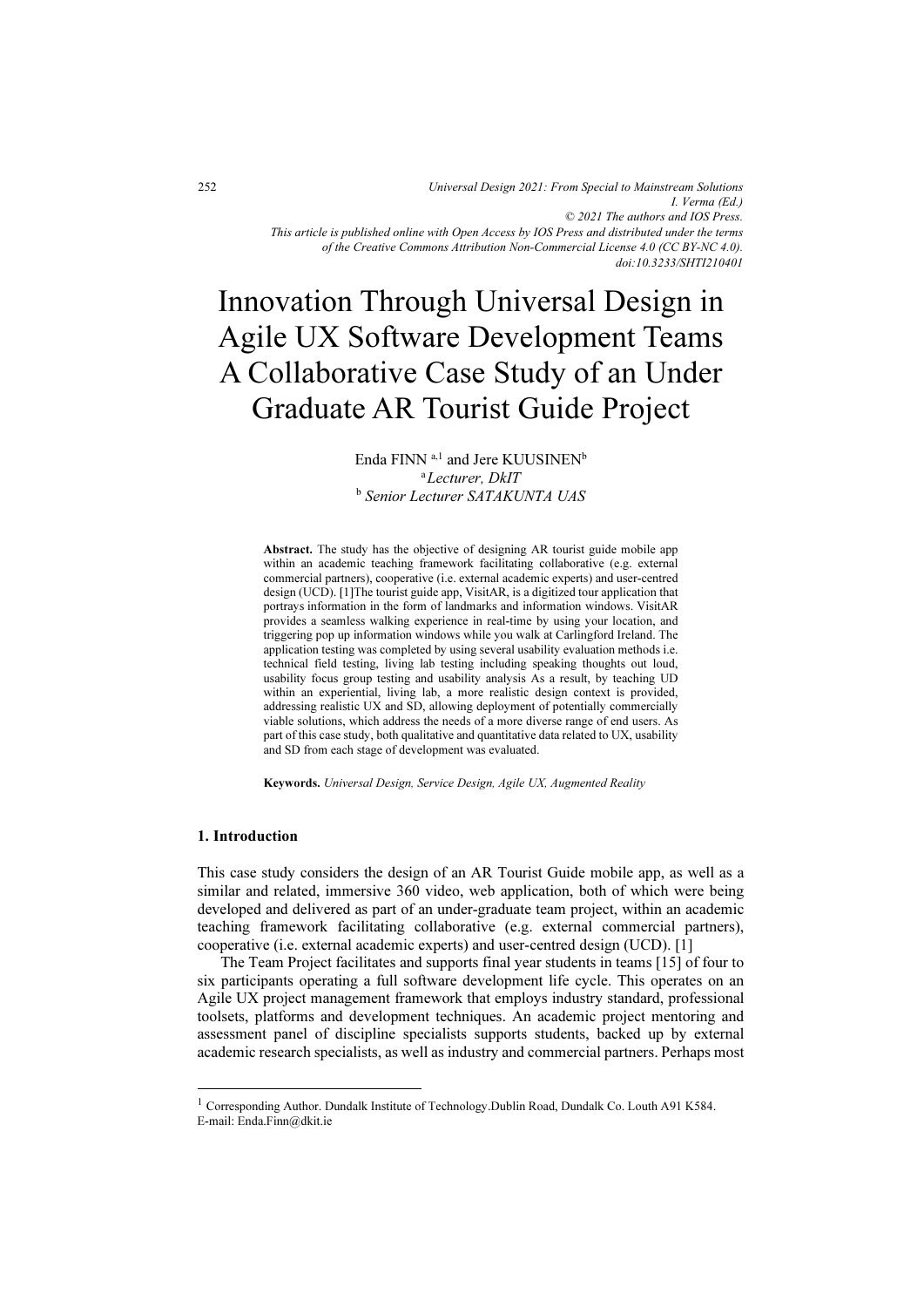importantly, external collaborators representing potential customers, special and demanding user groups as well as application domain experts from a wide variety of realworld domains (tourism being one such example) also engage directly in the design, development and testing of each release phase of the Agile UX process. Careful supervision and coordination ensure that the academic aspects of the learning experience take precedence over any potential commercial considerations or demands although these are valuable and important.

#### 2. Theoretical background

 Universal Design (UD) concepts and principles are considered and applied within the Agile UX development environment and can often involve users directly as co-designers where this is feasible and appropriate. The broader UD philosophy also opens up consideration of wider cohorts of user groups, particularly special and demand user needs, as well as the potential for better or enhanced user support in a different contexts and usage environments [3]. It is important to note that an academic ethics committee, both at the concept proposal stage and later at "live" (or if necessary simulated) user trial stages, considers all projects. This is particularly important where projects address the needs of special user groups, vulnerable users or users within specific and restricted age categories. Appropriate measures required within the design of the application and the operation of the project to protect and secure user data, ensure user anonymity and safeguard user rights are carefully applied. These challenges provide realistic "hands on" learning opportunities for students and further emphasise a "universal" and "empathetic" design philosophy and approach.

 Another core concept, which is emphasised from the outset of each project, is innovation, both from a technical perspective and a commercial point of view. Both the desire for and the demand to deliver technical innovation, even to a limited degree, makes sense from an academic point of view especially as it pushes students to engage with and learn about new and more advanced interaction techniques, devices and development platform. Furthermore, from a commercial point of view the demand for some degree of innovation, particularly in relation to products and services is self-evident and pretty much a must have feature. However, there is another aspect of innovation that relates to providing accommodation of or potentially even breakthrough for demanding end user needs. It is one of the core tenants of UD that we deliberately emphasise design for the extreme (or at margins) user rather than just the normal (or average) users. This focus helps to promote innovative solutions, by definition and by necessity, which can be very beneficial to all users and help facilitate more effective and support features in different usage contexts. [4]

 Furthermore, the Team Project module, the Agile UX development model and the broader academic delivery and assessment methods deployed have been reviewed by the external accreditation body [5] and by the CEUD as part of their respective legislative and national policy and remits, in order to promote and enhance the teaching of UD at third level [14]. Indeed, the ongoing development and improvement in embedding of UD within these programmes is an example of best practice. It is both the opinion and the experience of authors of this paper that proactive championing of UD's inclusion at the core of modern Computing undergraduate degree programmes is an absolute necessity. UD provides a realistic, viable and workable exemplary that helps students and academic staff to better understand, address and alleviate usability issues in general, and more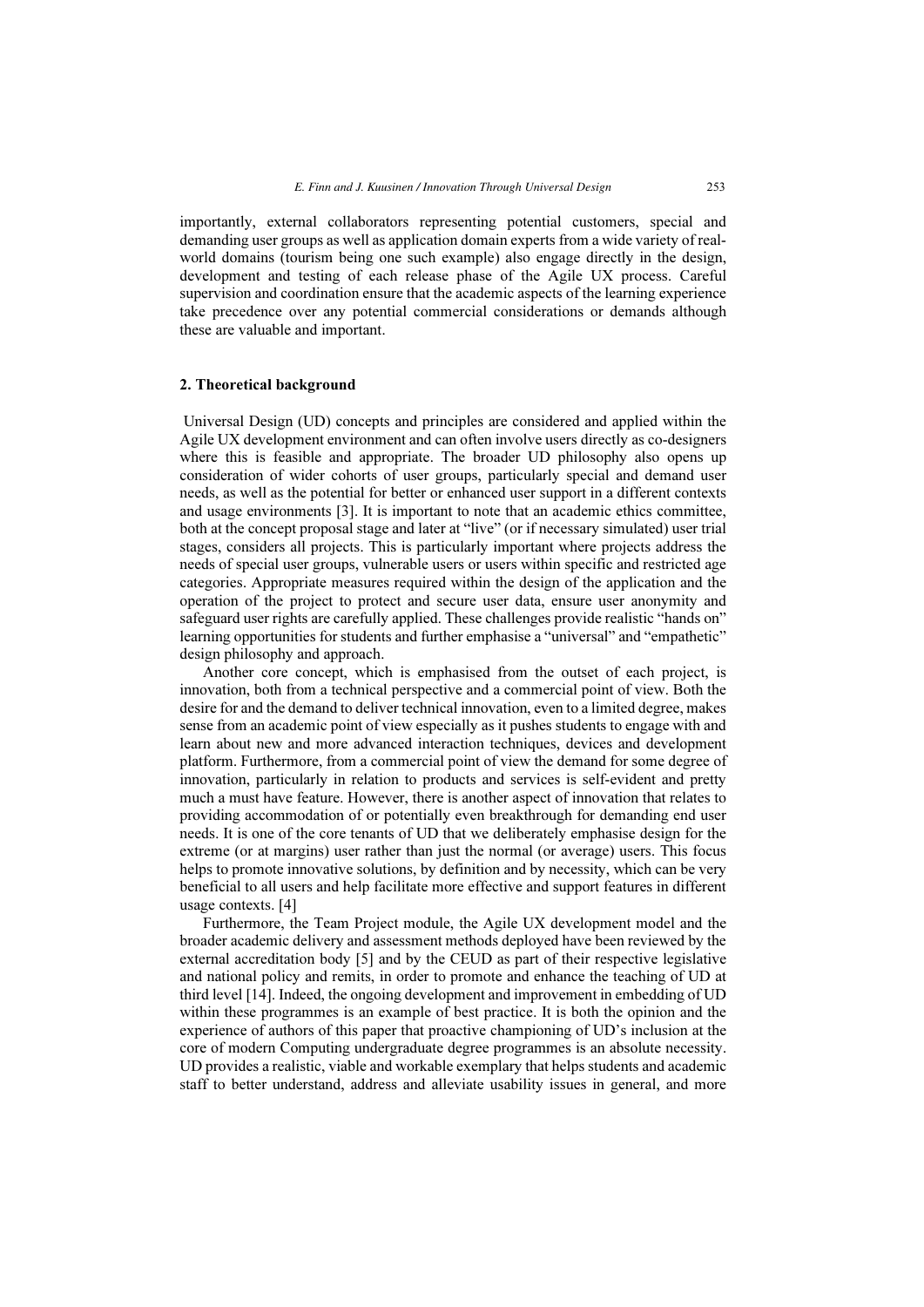specialist aspects of universal usability and accessibility for demanding and special needs user groups and cohorts in particular. [7] This case study goes further along this already established approach to consider Service Design (SD) aspects as well.

 Simply "dropping" UD concepts and content into one or two specialist modules is not sufficient. Yes, it may tick the "usability" or "accessibility" box, as being "covered on this programme of study", but this alone will not adequately facilitate the application of a UD process and its associated design principles, nor the timely evaluation of the impact of such on actual user experience. In addition, the effective mapping of UDs "four Ds", i.e. Define, Design, Develop and Deliver into an Agile UX process model takes considerable thought and ongoing effort. This mapping is however achievable and can and does provide a realistic and workable platform for applying UD at the undergraduate coalface. [8]

 Both of the projects considered in this case study have each been progressed iteratively through these four phases, with a continuous emphasis on user review, feedback and ultimately, actual user performance being measured against specific UD design principles. As with most of the projects undertaken over the past number of years within this process, there is also a of risk of not achieving some or even all of the requirements identified. This is due mainly to the exploratory and innovative nature of designs proposed, the degree of technical complexity often involved and also the at times limited experience and capability of the undergraduate student developers. These risks do not normally adversely affect the quality the learning experience gained, nor the level of academic achievement attained. Indeed, as with most real-world design innovation, it is only when risk of (a degree of) failure is apparent that there exists the potential for real breakthrough. Providing multiple iterations (and hence assessment checkpoints) helps to significantly mitigate the overall negative impact on design and development. Such setbacks (as have been apparent in the case of the specific projects in this case study) have proved to be almost inevitable.

 Furthermore, it is worth remembering that the full integration of a UD process and design principles within IT is still a relatively new concept, particularly within an academic project setting. UD has only been an enforceable standard for around the last 10-15 years. There is currently an emerging interest in usability and accessibility generally and UD more specifically, driven largely by necessity given the introduction of the new EU directive on Web and Application accessibility. [9] This not only defines and applies a more demanding standard of design usability and accessibility for ICT products and services; it also demands that usability and accessibility levels can be demonstrated on an ongoing basis. This will force commercial, public sector and even academic organisations to address usability, accessibility, UX and UD in order to demonstrate compliance, as well as hopefully, demonstrably improving design and delivery of products and services for their users! With this background in mind, it has become much easier to justify the need for inclusion of and active engagement both with UD and more broadly SD within both academic and commercial training arenas.

 But even aside from the emergence of the legislative enforcement and compliance models that make a strong or even an unavoidable case for UD inclusion, the "must do" case so to speak, there has been and continues to be, in the authors experience at least, a very compelling "should do" case for UD. This in our view relates especially and particularly to the fostering and enabling of innovation in design through UD inclusion. In particular, by deliberately embracing the more demanding requirements of special users or even extreme users, in more challenging usage environments and contexts, this provides, in our experience, a catalyst which empowers the "design thinking" of students,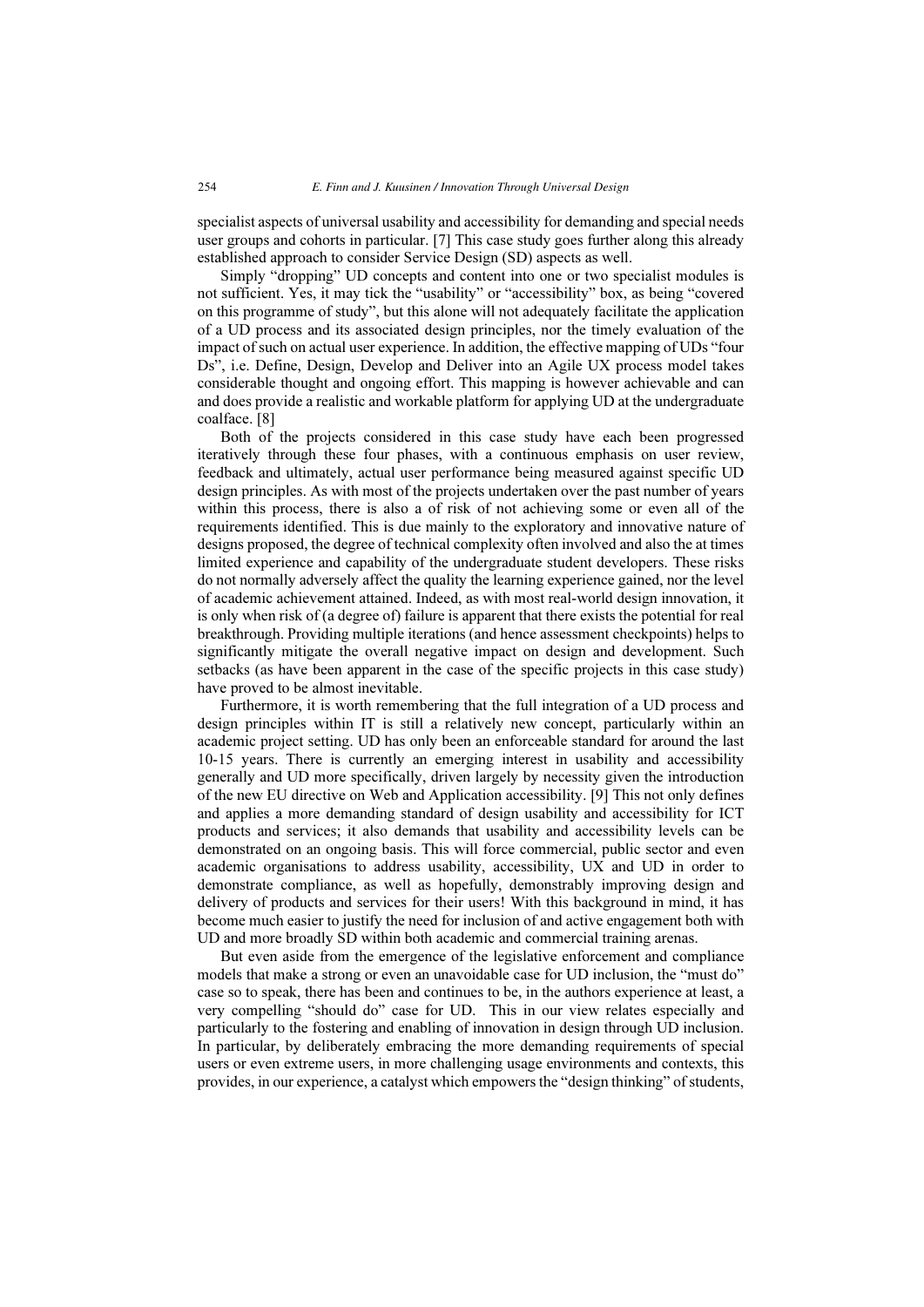most especially when they can relate to and emphasise with particular and often quite challenging special user needs.

#### 3. The goals of this paper

With this paper we provide a model for teaching Universal Design and Agile UX process in a collaborative framework. We also provide an application concept about seamless walking experience in real-time by using your location and triggering pop up information windows while you walk at Carlingford Ireland, which demonstrates the both the and the impact of UD and SD on Agile UX in a technologically innovative and challenging environment.

## 4. Methods

By teaching UD within an experiential, living lab, a more realistic design context is provided, addressing realistic UX and SD, allowing deployment of potentially commercially viable solutions, which address the needs of a more diverse range of end users. As part of this case study, both qualitative and quantitative data related to UX, usability and SD from each stage of development is considered.

 The Agile development life cycle model employed within the Team Project module defines four distinct development release stages. Each Agile release stage is broken into development sprints of two weeks each. Firstly, there is the concept stage (three sprints to Release 1), then a pre-production stage (of between six and seven sprints depending, to Release 2) where core functionality is provided in a working prototype. This is followed by a production stage (of three to four sprints depending, to Release 3) which delivers the complete prototype (in terms of functionality and user requirements). The final stage is post-production (of two sprints, to Release 4). This postproduction prototype is intended to deliver a near "commercially viable" prototype which has undergone more extensive user testing and / or field trials in a (near fully) realistic fieldbased deployment (i.e. Living lab) that is then "launched" at an open, public project expo event.

 As part of the academic assessment process, expert evaluation and appropriate user testing is undertaken at each of the four release stages of prototype development outlined above. This testing goes from very informal to semi-formal to highly structured and formal as each development stage progresses. It is conducted by student team members and supported by academic staff, in order to determine and validate specific requirements (Release 1) and then to ensure provision of appropriate functionality (Release 2), adequate usability and acceptable user experience (Release 3) and more optimized usability and user experience (Release 4). Students have therefore begun to address user needs and requirements from the very start, including idea brainstorming, concept generation and technology evaluation (Release 1). Concepts are rapidly prototyped, pitched and reviewed by the supervision panel and external collaborators acting as expert or user proxies or user champions. This is especially important for identifying particular special or demanding user needs.

 It is important to remember that this specific case study had to integrate with and provide minimum disruption to the core Agile UX development plan and process, the academic assessment and the overall project management priorities. The methods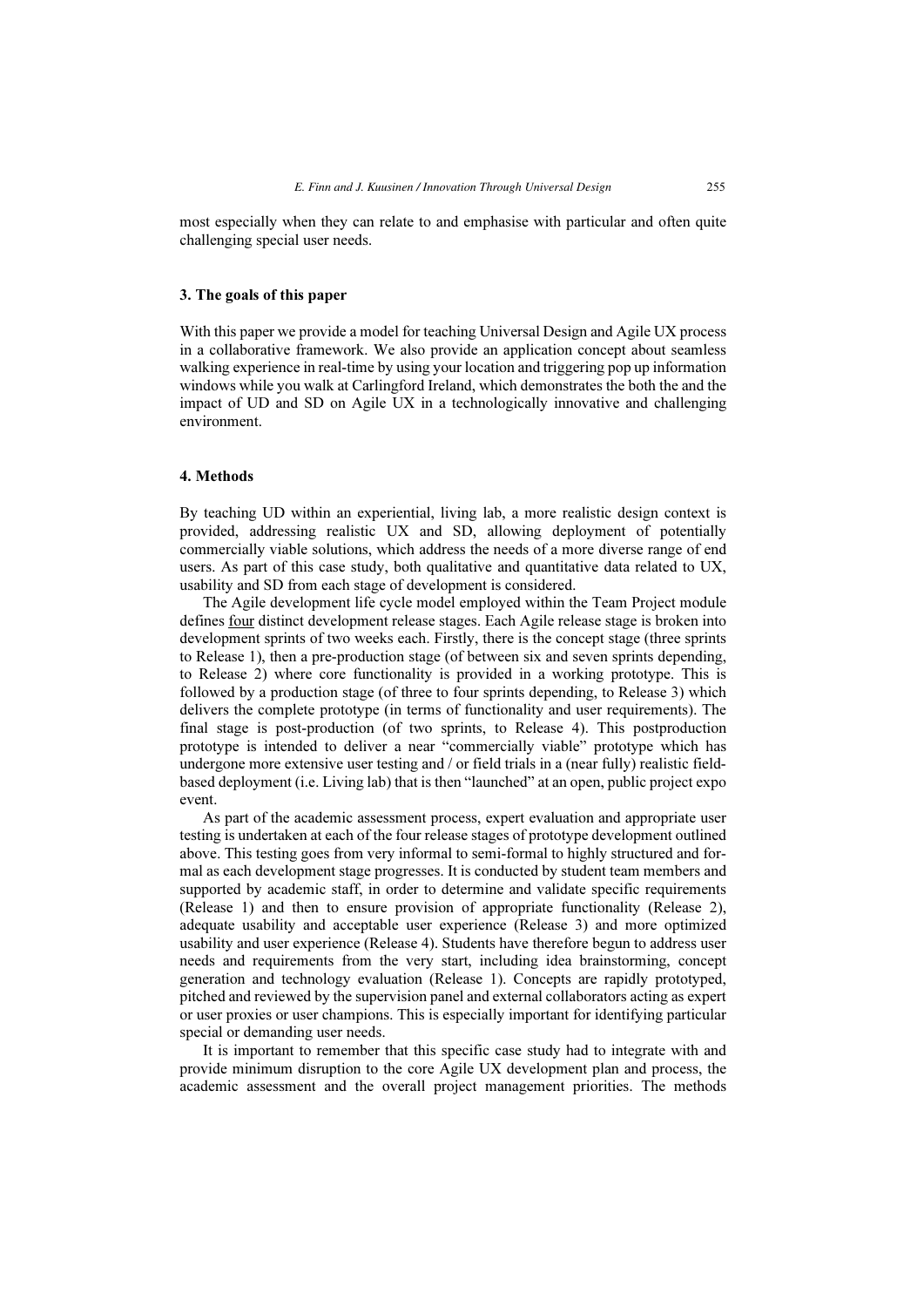outlined in the case study have been carefully constructed to provide additional support to already planned field trials (Release 2 and particularly Release 3) through expert observation of this "living lab". This is then followed by additional expert heuristic evaluation around UD principles in particular (Release 3) and finally through an external SD evaluation (focusing on Release 3 and especially Release 4 functionality and features) in order to assess the full-scale deployment potential for a commercially viable product.

## 5. Evaluating the app on the field

The student project at the core of this case study is VisitAR (see Figure 1), which is a tour guide, native mobile application. It is based around the picturesque medieval town of Carlingford. Carlingford, situated on the shores of Carlingford Lough, Ireland's most scenic fjord nestled between the Cooley Mountain in the south and the majestic Mountains of Mourne in the north, was originally founded by the Vikings and further developed and fortified (including the construction of an extensive Castle and town walls) by the Normans.

 VisitAR has a target user age demographic of between 50-60-year-old tourists, both foreign and domestic, and is being developed and deployed in collaboration with local and regional tourist industry representatives.

 The core feature of the application is to give users a live (location aware and position tracking) guided tour of Carlingford using their smartphone. The app helps them locate,



Figure 1. VisitAR (AR Tourist Guide mobile app)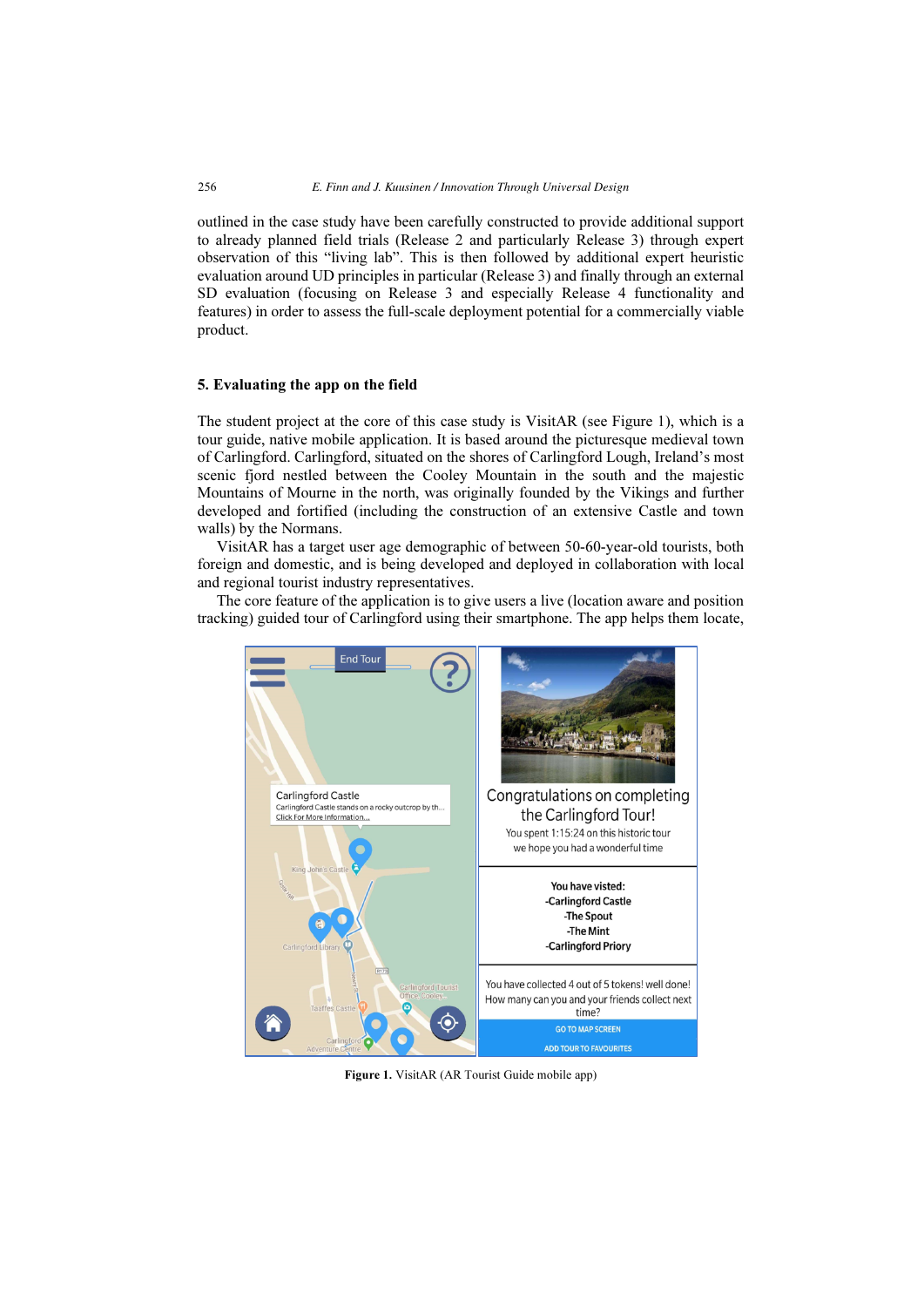visit, and more interactively experience historical and heritage sites in the town, and to participate in a token collecting game, leading to rewards available for users from collaborating local businesses. The app incorporates multi-modal interaction (e.g. text to speech) as well as location and context sensitivity and at degree of visual and information augmentation. At the pre-production stage (Release 2) the app provides no advanced visual AR functionality as this proved to be very complex and difficult to integrate, being too unstable for field-based evaluation. [15]

 The focus group testing included the selection of users for the field evaluation based on realistic user personas, with appropriate consideration and representation of potential special user needs within the target demographic age range (i.e. 50-60 years old) in particular. The real target group of application are active seniors or independent travellers like "cultural purists" who appreciate freedom and are hostile to pre-planning, preferring instead to follow their own instincts and interests, and may avoid well-known research sources [13]. As nowadays digitalisation has changed dramatically the behaviours of travellers during last couple decades making them more self-guided and more independent. Digital applications like VisitAR allow individuals to plan their travel on their own and without the guide.

 Due to the COVID-19 pandemic restrictions we were able to complete only some parts of field tests limitedly. Firstly, the student team member (Murray) evaluated the application technically at Carlingford by giving multiple tasks to user group. The purpose of this technical field test is to manually test all of the application features that were present in the app by that date. Secondly, usability and UX were assessed using the Living Lab research concept. This session was focused merely on the look and feel of VisitAR and consisted of approximately 10 participants giving feedback on the user interface elements and the ease of use. The primary goal with the Living Lab was to obtain insight on the main usability flaws within the application, such as UI elements being too big or too small, cognitive overload, etc. The test consisted of a majority retrospective probing.

 During the Living Lab users were allowed users were of course allowed to speak their thoughts aloud while they used the app. They were also asked to fill in a survey after the test. The session helped to find which key features are the most important and what they would like to see the app become - not to mention bringing usability flaws such as small text and ambiguity within the app to our attention. The session also aided team in making crucial development calls for the app for release two, such as adding distance between markers, making every landmark unique, and focusing on making navigation easier. Thirdly, based on results from the Living Lab a student team created a questionnaire and interview for next user group. This session also included recording for post assessment and haptic feedback. The participants were encouraged to speak up and call out errors found. The student team gained some valuable feedback on the features of the app, such as the poly-line for directions needing alterations, buttons being too large and text being too small, etc. In conclusions, the goal of all stages in final release is to eliminate at least 60% of all initial usability flaws [24].

#### 6. Conclusions

The emphasis of real disruption and set-backs caused by COVID-19 pandemic and restrictions, the emphasize on real UD/SD and the application of Agile UX within collaborative process proved very resilient and managed to deliver a workable solution.